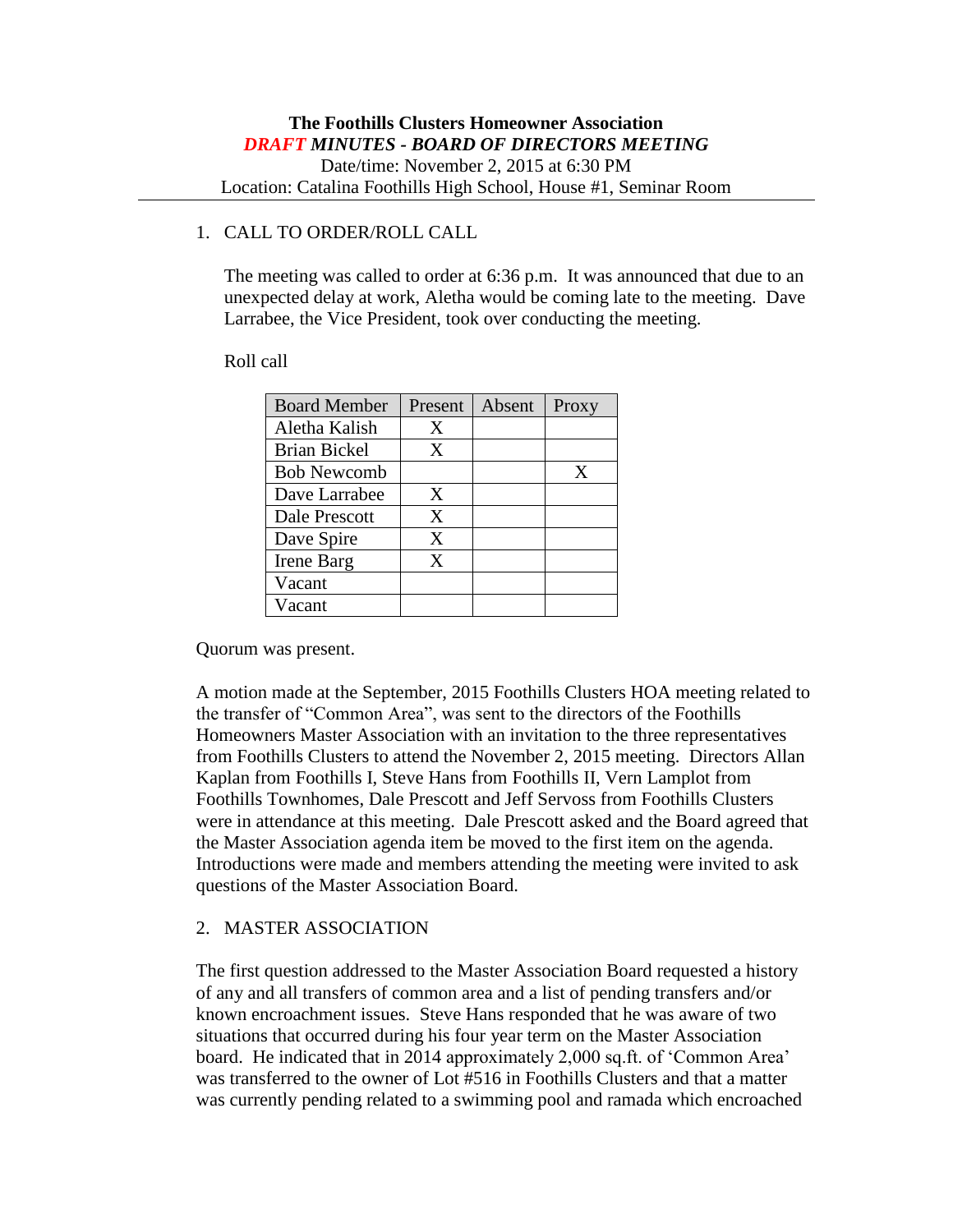on 'Common Area' at 3712 E. Lizard Rock Place (Lot #296) in Foothills Clusters. Mr. Hans indicated he has no knowledge of transfers prior to his term on the Master Association board, however upon question related to records prior to 2011, Dale Prescott who has served on the Master Association Board for more than 20 years confirmed that records for all activities of the Master Association have been kept and are available . Dale Prescott added that approximately 6 years ago a perpetual easement was given to the owner of Lot #427 in Foothills Clusters for a wall that was partially built on the 'Common Area'.

A member presented an email he received from Jim Veomett, Sr. Planner at Pima County Development Services Department (copy attached). A discussion followed regarding the amount of 'Common Area' land that has been transferred to private individuals and the possible requirements of Pima County related to these transfers. Steve Hans indicated that the Master Association obtained legal opinions from Brown Olcott, PLLC and Wendy Ehrlick, Esq. indicating the Master Association had the authority to make the transfers but indicated he would contact Mr. Veomett regarding this matter on behalf of the Master Association.

Related to the pending sale of property at Lot #296, 3712 E. Lizard Rock Place Steve Hans and Dale Prescott indicated that they had no current factual information as to whether the house had closed on October 15, 2015 and indicated that there had been no transfers of property by the Master Association related to this property.

Members from Foothills Clusters expressed frustration with the Master Association Board for not being forthcoming with information related to the transfer of 'Common Area' and other requests by members for information. Steve Hans indicated that often their business is confidential in nature and involves negotiations that could be compromised if revealed to the general membership.

No meetings of the Master Association are currently scheduled.

With a consensus that the discussion was complete, the members of the Master Association were thanked for coming and participating and Steve Hans, Vern Lamplot and Allan Kaplan left the meeting.

Announcement

- Annual Membership meeting Sunday, November 15, 2015, 2:00-4:30 PM, Followed by a Special Meeting of the Board of Directors at 4:30-5:00 PM, Location: Catalina Foothills High School, House #1, Seminar Room. Aletha is to check on the availability of video equipment for use at the annual meeting.
- Next board meeting will be Monday, December 7, 2015 at 6:30 p.m. at Catalina Foothills High School, House #1, Seminar Room. Brian is to check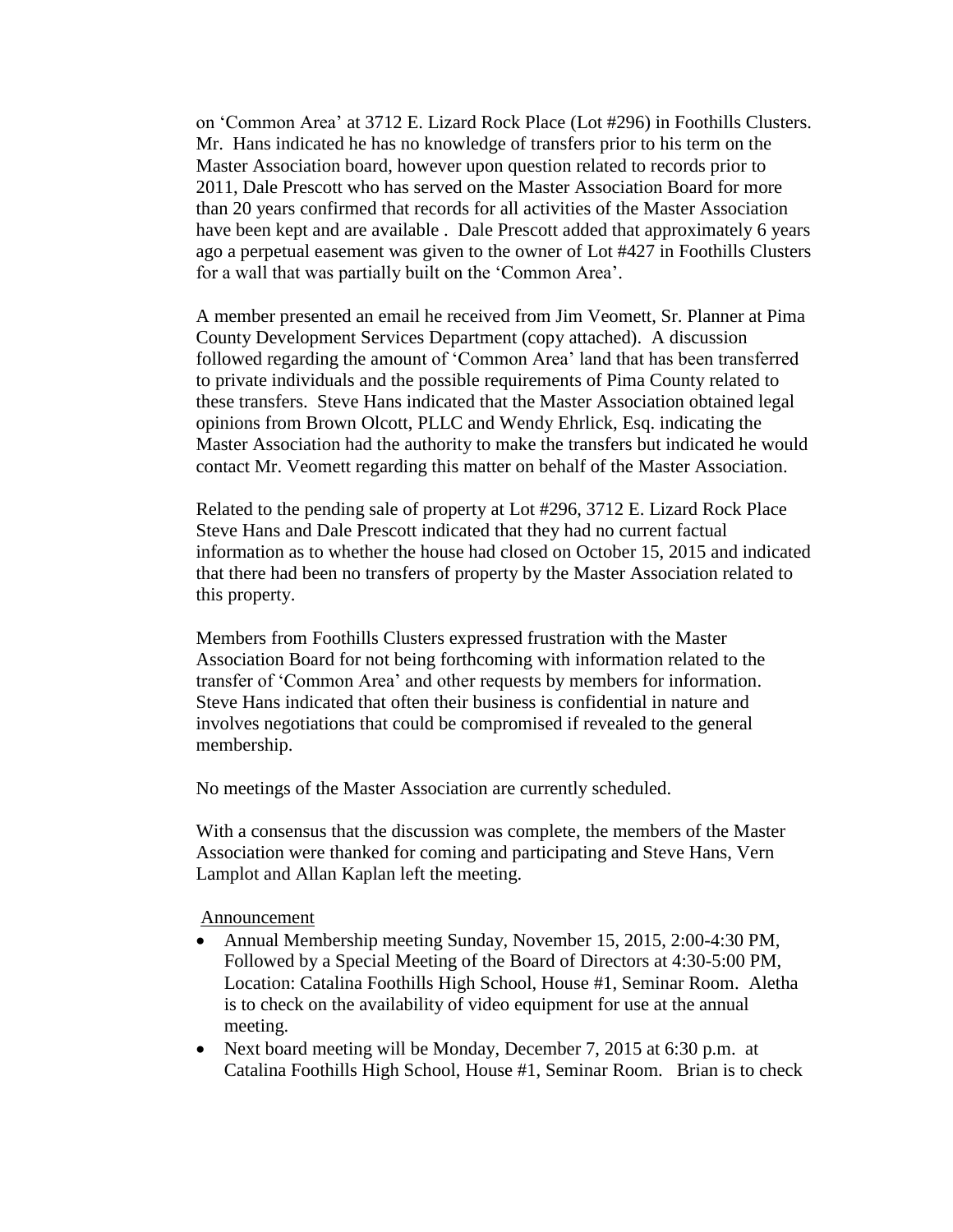on the availability of an alternative location for the meeting scheduled for January 4, 2016.

## 3. APPROVAL OF OCTOBER MINUTES

Motion to accept October Minutes was seconded and passed.

4. PRESIDENT'S COMMENTS – Aletha Kalish arrived and took over conducting the meeting. She expressed here desire for good attendance at the annual meeting and the meeting in January, 2016 at which a presentation of the Engineer's report related to roads and finances will be presented. Homeowner Gayle Castaneda asked to speak regarding the cost of the engineering plan. Ms. Castaneda indicated she had been unable to attend the October meeting and expressed that she had concerns about spending so much money for a consultant. Irene Barg gave a brief summary of the history and reasons the Board concluded that an Engineering consultation was necessary. Ms. Castaneda appeared satisfied with the explanation but offered additional concerns related to the damage to the roads caused by Waste Management. Aletha indicated that the Board is exploring the possibility of contracting with an alternative waste removal company whose vehicles cause less damage to the roads, however this would only be an effective reduction in the wear and tear on the roads if 100% of the members agree to use the alternative service.

### 5. TREASURER'S REPORT (TRANSACTION DETAIL, BALANCE SHEET, A/R AGING SUMMARY and BUDGET vs. ACTUALS REPORT attached)

- $\bullet$  Brian indicated that there are currently ten (10) properties with delinquent balances. Two are merely services charges and will be included in the balance due on their 2016 invoice. Brian mailed certified letters to the other eight (8) homeowners. Five (5) receipts were returned unsigned; two (2) were returned signed; one receipt has not yet been returned. Brian has received no contact from any of the eight (8) homeowners with delinquencies and asked the Board to approve turning these accounts over to a collection attorney. Motion was made, seconded and passed to turn over the delinquent accounts of Lots 236, 245, 294, 423, 481, 484, 529 and 556 to an attorney for collection.
- $\bullet$  Brian indicated that dumpsters would be placed at six (6) locations within the Foothills Clusters for two (2) weekends at a cost of \$4,500.
- Motion to accept Treasurer's report was seconded and passed.

# 6. COMMITTEE REPORTS

Architectural Control Committee with CC&R Enforcement:

 Bob Newcomb was not present at the meeting but submitted the attached report.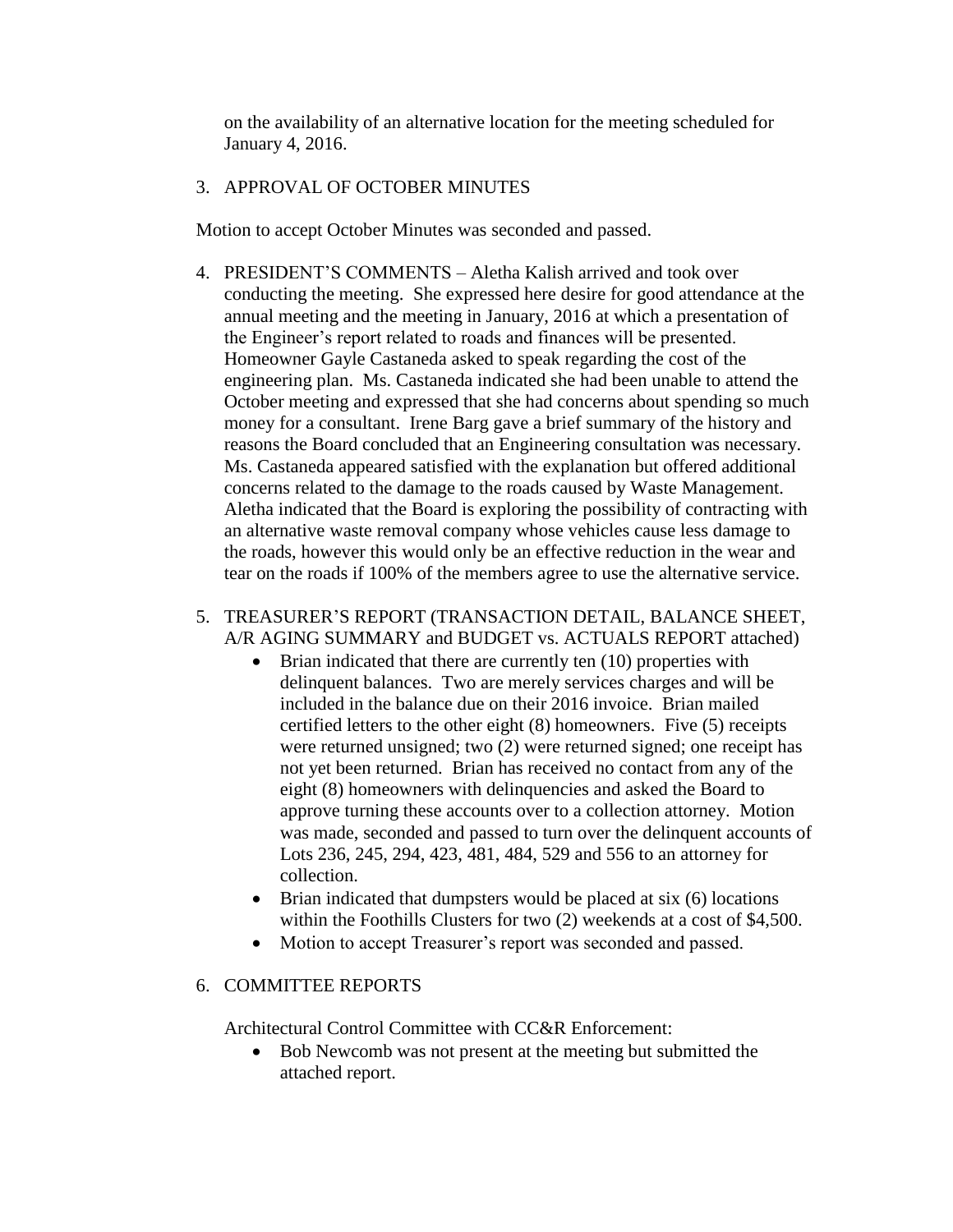Dale Prescott expressed concerns that the new Architectural Control change form no longer requires that homeowners requesting a change be required to have their lot surveyed. Dale indicated that if a survey had been performed at Lot #296 and the Architectural Committee had seen the stakes, the encroachment on common area problem might have been avoided. Dave Spires responded that the necessity to require a survey should be considered on an individual basis and will be required when circumstances warrant it. Discussion followed regarding whether the new or old Architectural Change form appears on the website. Bob Newcomb will be asked to follow up and be sure that the correct form is posted on the website. This matter is to be listed on OLD BUSINESS on the December, 2015 agenda to verify that the correct form has been posted.

Landscape & Roads Committee:

- Irene reported that the core hole drilling will begin between November 4 and November  $6<sup>th</sup>$ , and presented an email from PSOMAS with a map that shows the location along with the order in which they will be drilled. It was noted that the drilling sites are all located at the end of the cul de sac before the road circles around the planting area which would be a section that would have experienced less traffic over the years versus the back, half-way point of the circle. A discussion followed and it was agreed to allow the work to continue per the recommendations of the professionals. Irene agreed to provide a map to Douglas Everett to be posted on the website and will email a map to Bob Reuss.
- Jeff Servoss will contact Neal with the Southern Arizona Bufflegrass Coordination Center regarding the removal of bufflegrass and other non-native grasses growing in our area.

Business Process Committee:

 The Business Process Committee is in the process of developing amended CC&R's and amended By-Laws for the Foothills Clusters. A draft copy will be emailed to Board members.

Communications Committee:

• Report attached.

Nominating Committee:

 The ballot for the upcoming election of Board members at the annual homeowners meeting was mailed and is posted on the Next Door website and on the events calendar. Concerns that the current ballot would not be secret were expressed. Irene indicated that the ballots would be opened and the lot number recorded on an EXCEL spreadsheet then the name on the ballot would be cut off. There was